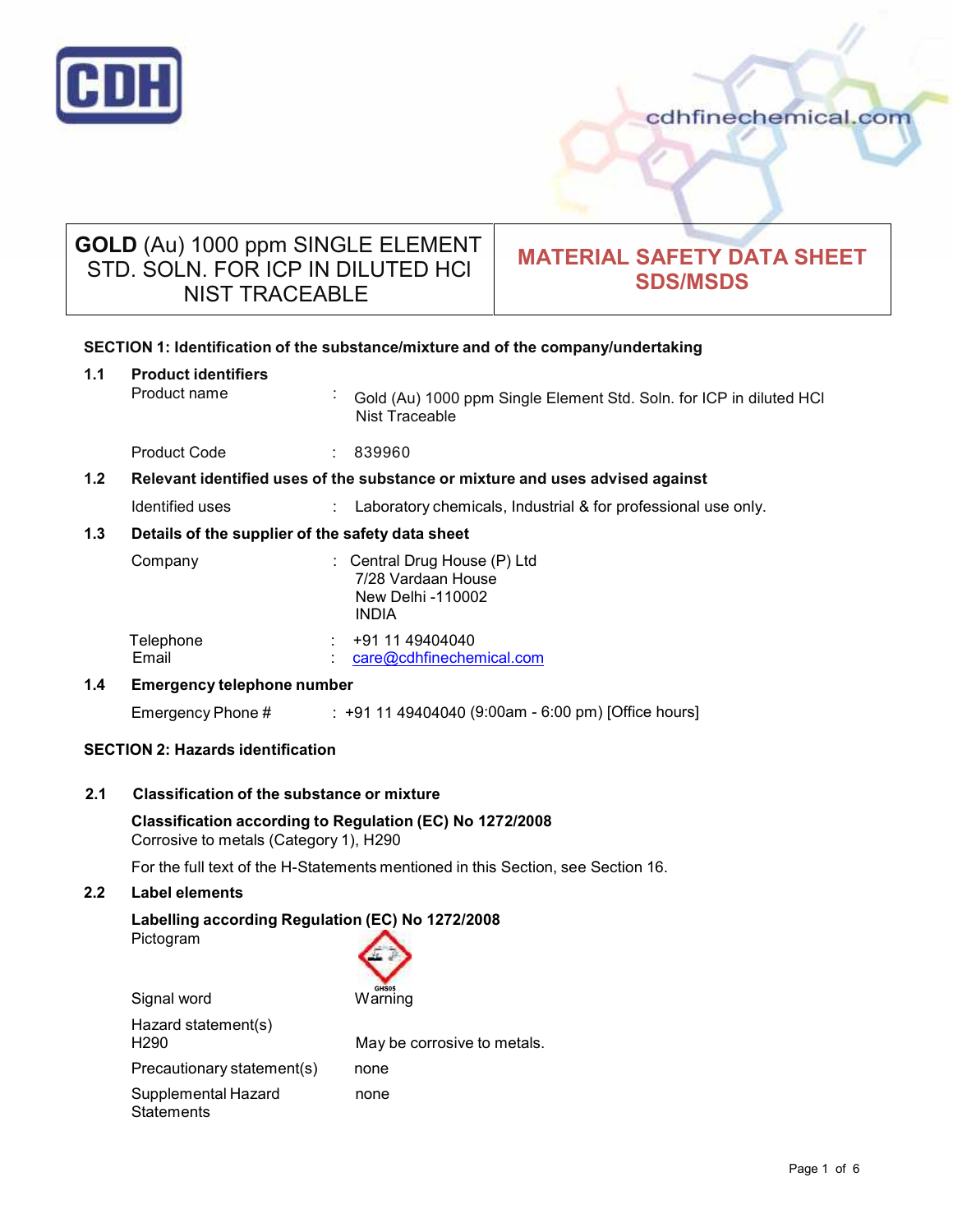## **2.3 Other hazards**

This substance/mixture contains no components considered to be either persistent, bioaccumulative and toxic (PBT), or very persistent and very bioaccumulative (vPvB) at levels of 0.1% or higher.

## **SECTION 3: Composition/information on ingredients**

## **3.1 Mixtures**

| Component                                                                         | Hazardous ingredients according to Regulation (EC) No 1272/2008         | Classification                                                                                                                                                                                                                      | Concentration    |
|-----------------------------------------------------------------------------------|-------------------------------------------------------------------------|-------------------------------------------------------------------------------------------------------------------------------------------------------------------------------------------------------------------------------------|------------------|
| <b>Hydrochloric acid</b><br>CAS-No.<br>EC-No.<br>Index-No.<br>Registration number | 7647-01-0<br>231-595-7<br>$017 - 002 - 01 - X$<br>01-2119484862-27-XXXX | Met. Corr. 1; Skin Corr. 1B;<br>STOT SE 3; H290, H314,<br>H <sub>335</sub><br>Concentration limits:<br>>= 25 %: Skin Corr, 1B.<br>H314; 10 - < 25 %: Skin Irrit.<br>2, H315; 10 - < 25 %: Eye Irrit.<br>2, H319; $>= 10$ %: STOT SE | $>= 5 - < 10 \%$ |
|                                                                                   |                                                                         | $3, H335$ ; $>= 0.1$ %: Met. Corr.<br>1. H <sub>290</sub> :                                                                                                                                                                         |                  |

For the full text of the H-Statements mentioned in this Section, see Section 16.

# **SECTION 4: First aid measures**

## **4.1 Description of first aid measures**

#### **General advice**

Consult a physician. Show this safety data sheet to the doctor in attendance.

#### **If inhaled**

If breathed in, move person into fresh air. If not breathing, give artificial respiration. Consult a physician.

#### **In case of skin contact**

Wash off with soap and plenty of water. Consult a physician.

#### **In case of eye contact**

Flush eyes with water as a precaution.

## **If swallowed**

Never give anything by mouth to an unconscious person. Rinse mouth with water. Consult a physician.

# **4.2 Most important symptoms and effects, both acute and delayed**

The most important known symptoms and effects are described in the labelling (see section 2.2) and/or in section 11

**4.3 Indication of any immediate medical attention and special treatment needed** No data available

## **SECTION 5: Firefighting measures**

## **5.1 Extinguishing media**

## **Suitable extinguishing media**

Use extinguishing measures that are appropriate to local circumstances and the surrounding environment.

**5.2 Special hazards arising from the substance ormixture** Hydrogen chloride gas

## **5.3 Advice for firefighters**

Wear self-contained breathing apparatus for firefighting if necessary.

## **5.4 Further information**

The product itself does not burn.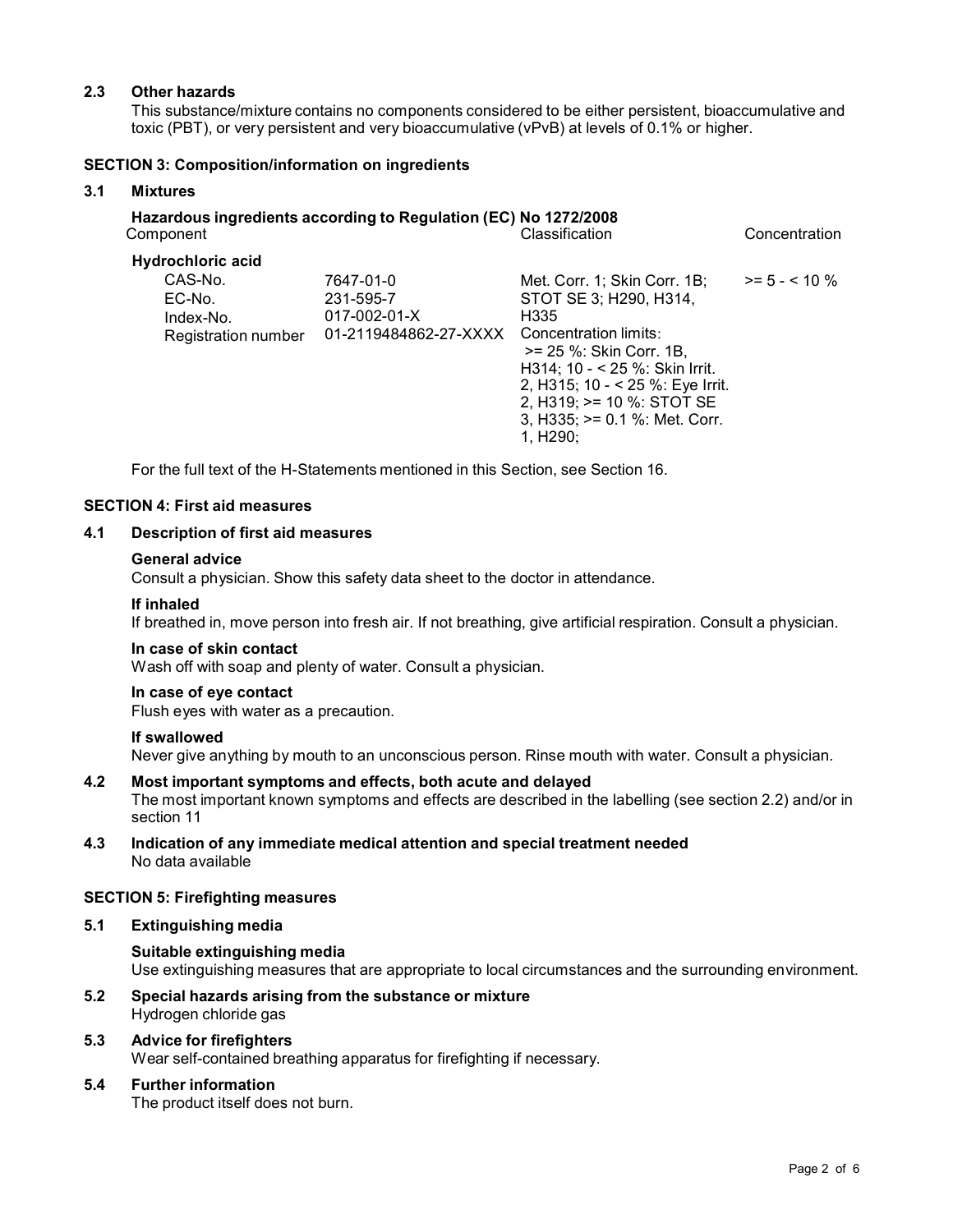#### **SECTION 6: Accidental release measures**

- **6.1 Personal precautions, protective equipment and emergency procedures** Wear respiratory protection. Avoid breathing vapours, mist or gas. For personal protection see section 8.
- **6.2 Environmental precautions** Do not let product enter drains.
- **6.3 Methods and materials for containment and cleaning up** Soak up with inert absorbent material and dispose of as hazardous waste. Keep in suitable, closed containers for disposal.
- **6.4 Reference to other sections** For disposal see section 13.

## **SECTION 7: Handling and storage**

**7.1 Precautions for safe handling** Avoid inhalation of vapour or mist. For precautions see section 2.2.

#### **7.2 Conditions for safe storage, including any incompatibilities**

Store in cool place. Keep container tightly closed in a dry and well-ventilated place. Containers which are opened must be carefully resealed and kept upright to prevent leakage.

Over time, pressure may increase causing containers to burst Handle and open container with care. Storage class (TRGS 510): Non-combustible, corrosive hazardous materials

#### **7.3 Specific end use(s)**

Apart from the uses mentioned in section 1.2 no other specific uses are stipulated

#### **SECTION 8: Exposure controls/personal protection**

**8.1 Control parameters**

## **8.2 Exposure controls**

## **Appropriate engineering controls**

Handle in accordance with good industrial hygiene and safety practice. Wash hands before breaks and at the end of workday.

## **Personal protective equipment**

#### **Eye/face protection**

Use equipment for eye protection tested and approved under appropriate government standards such as NIOSH (US) or EN 166(EU).

#### **Skin protection**

Handle with gloves. Gloves must be inspected prior to use. Use proper glove removal technique (without touching glove's outer surface) to avoid skin contact with this product. Dispose of contaminated gloves after use in accordance with applicable laws and good laboratory practices. Wash and dry hands.

#### **Body Protection**

Complete suit protecting against chemicals, The type of protective equipment must be selected according to the concentration and amount of the dangerous substance at the specific workplace.

#### **Respiratory protection**

Where risk assessment shows air-purifying respirators are appropriate use (US) or type ABEK (EN 14387) respirator cartridges as a backup to enginee protection, use a full-face supplied air respirator. Use respirators and components tested and approved under appropriate government standards such as NIOSH (US) or CEN (EU).

#### **Control of environmental exposure**

Do not let product enter drains.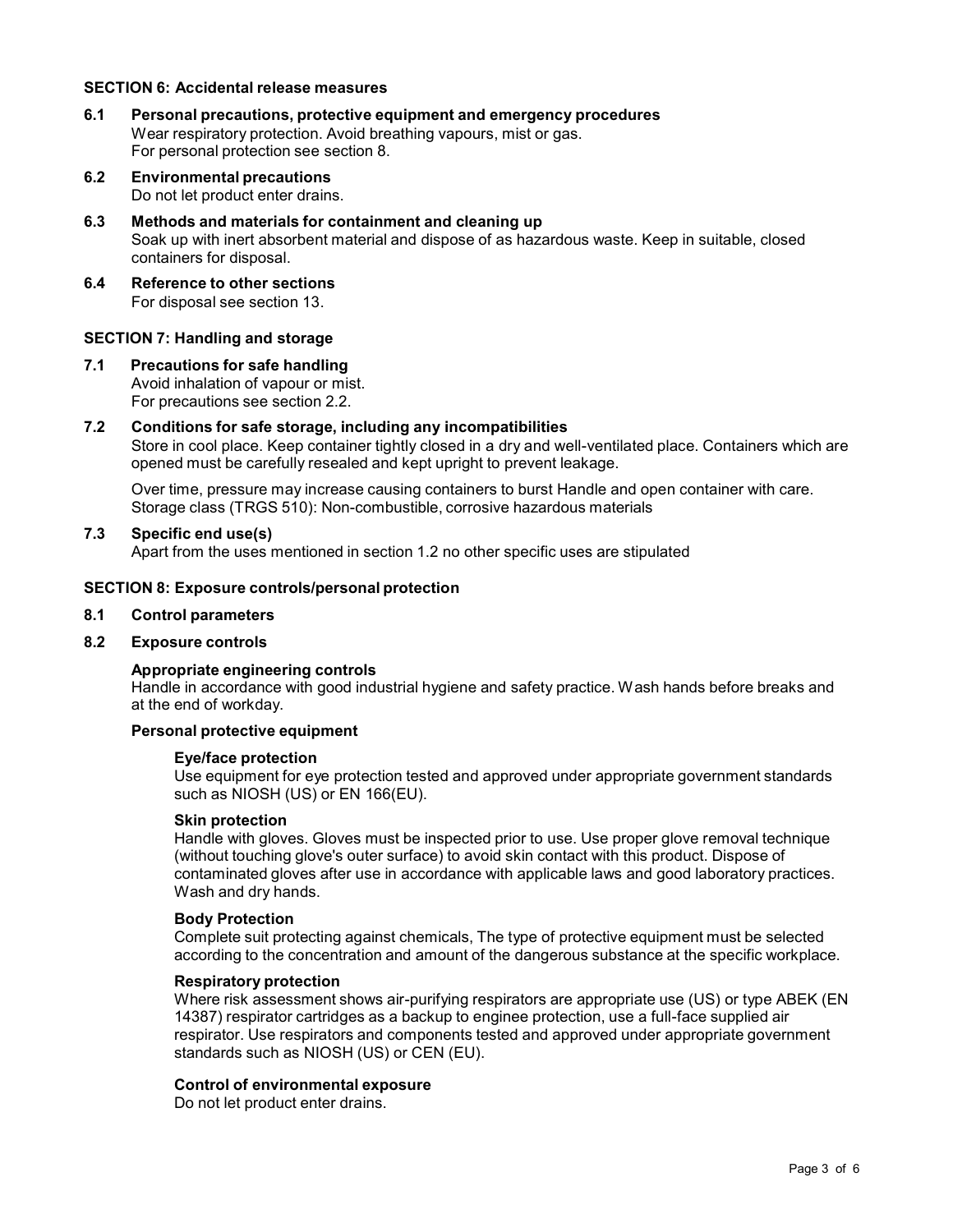#### **SECTION 9: Physical and chemical properties**

# **9.1 Information on basic physical and chemical properties**

|     | a) | Appearance                                           | Form: liquid<br>Colour: Golden yellow |
|-----|----|------------------------------------------------------|---------------------------------------|
|     | b) | Odour                                                | No data available                     |
|     | c) | <b>Odour Threshold</b>                               | No data available                     |
|     | d) | pH                                                   | <1                                    |
|     | e) | Melting point/freezing<br>point                      | $0.0$ °C                              |
|     | f) | Initial boiling point and<br>boiling range           | 100 °C - 100 °C                       |
|     | g) | Flash point                                          | Not applicable                        |
|     | h) | Evaporation rate                                     | No data available                     |
|     | i) | Flammability (solid, gas)                            | No data available                     |
|     | j) | Upper/lower<br>flammability or<br>explosive limits   | No data available                     |
|     | k) | Vapour pressure                                      | No data available                     |
|     | I) | Vapour density                                       | No data available                     |
|     |    | m) Relative density                                  | 1.01 g/ml at 25 °C                    |
|     | n) | Water solubility                                     | No data available                     |
|     | O) | Partition coefficient: n-<br>octanol/water           | No data available                     |
|     | p) | Auto-ignition<br>temperature                         | No data available                     |
|     | q) | Decomposition<br>temperature                         | No data available                     |
|     | r) | Viscosity                                            | No data available                     |
|     | s) | <b>Explosive properties</b>                          | No data available                     |
|     | t) | Oxidizing properties                                 | No data available                     |
| 9.2 |    | <b>Other safety information</b><br>No data available |                                       |

# **SECTION 10: Stability and reactivity**

# **10.1 Reactivity**

- No data available
- **10.2 Chemical stability** Stable under recommended storage conditions.
- **10.3 Possibility of hazardous reactions** No data available
- **10.4 Conditions to avoid** No data available
- **10.5 Incompatible materials** Bases, Amines, Alkali metals, Metals
- **10.6 Hazardous decomposition products** Hazardous decomposition products formed under fire conditions. - Hydrogen chloride gas In the event of fire: see section 5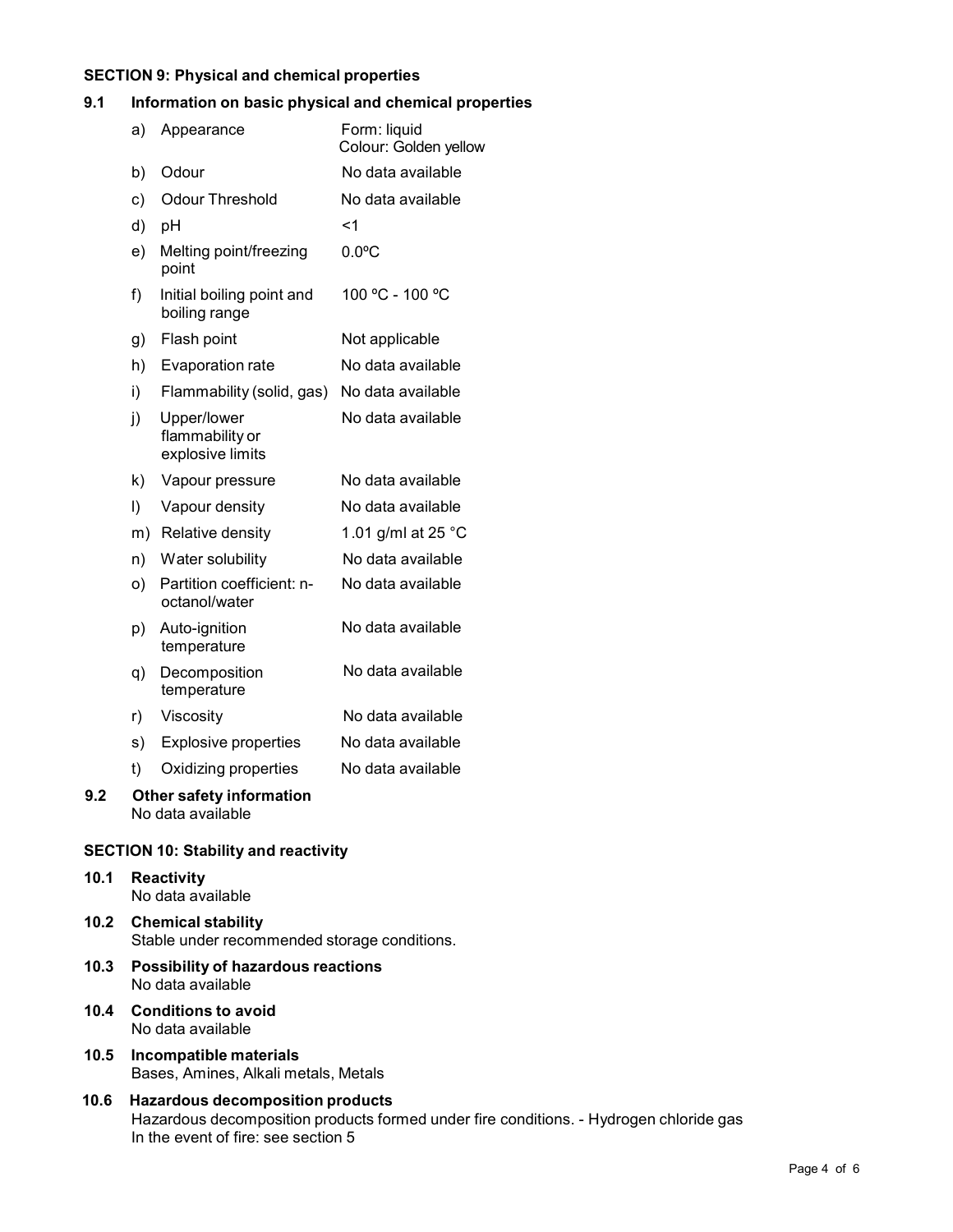## **SECTION 11: Toxicological information**

#### **11.1 Information on toxicological effects**

**Acute toxicity** No data available

**Skin corrosion/irritation** No data available

**Serious eye damage/eye irritation** No data available

**Respiratory orskin sensitisation** No data available

**Germ cell mutagenicity** No data available

#### **Carcinogenicity**

IARC: 3 - Group 3: Not classifiable as to its carcinogenicity to humans (Hydrochloric acid)

**Reproductive toxicity** No data available

**Specific target organ toxicity - single exposure** No data available

**Specific target organ toxicity - repeated exposure** No data available

**Aspiration hazard** No data available

#### **Additional Information**

RTECS: Not available

To the best of our knowledge, the chemical, physical, and toxicological properties have not been thoroughly investigated.

# **SECTION 12: Ecological information**

- **12.1 Toxicity** No data available
- **12.2 Persistence and degradability** No data available
- **12.3 Bioaccumulative potential** No data available

**12.4 Mobility in soil** No data available

**12.5 Results of PBT and vPvB assessment** This substance/mixture contains no components considered to be either persistent, bioaccumulative and toxic (PBT), or very persistent and very bioaccumulative (vPvB) at levels of 0.1% or higher.

**12.6 Other adverse effects** No data available

## **SECTION 13: Disposal considerations**

#### **13.1 Waste treatment methods**

#### **Product**

Offer surplus and non-recyclable solutions to a licensed disposal company.

#### **Contaminated packaging**

Dispose of as unused product.